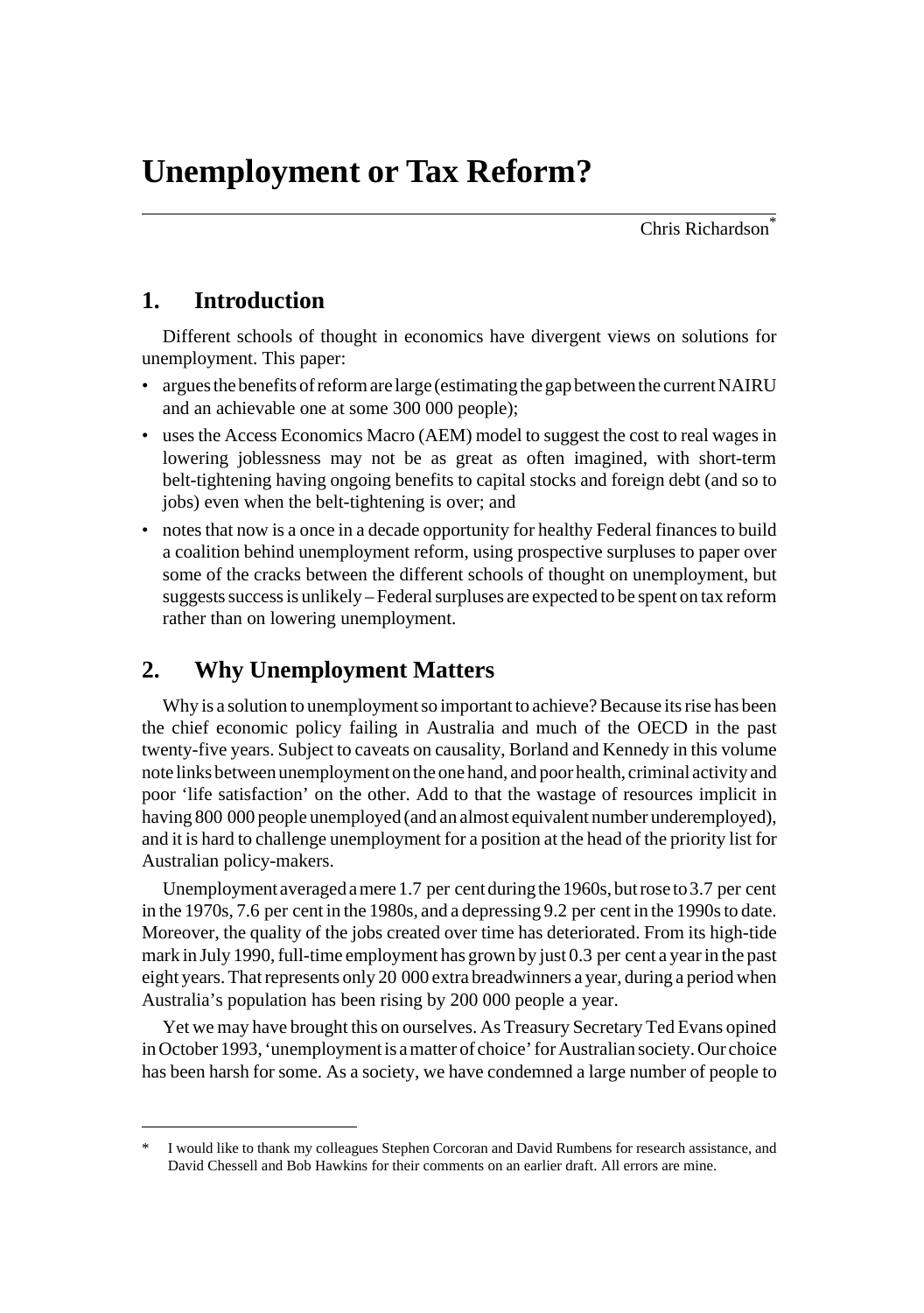be fringe dwellers, to suffer extreme unfairness so that the bulk of society enjoys the 'fair go' of Australian myth.

The numbers are large. At a rough cut, some 300 000 people are needlessly unemployed. Moreover, the urgency of a cure is on the rise. The ageing of the Australian population will raise the relative costs of supporting the unemployed. The current consensus in favour of reasonable income support for the jobless may waver as babyboomers feel the threat of the stretching in public sector resources.

Most important of all, aside from the macro equity- and efficiency-related issues, is the human angle to joblessness. It is hard to consider unemployment without remembering that 'there but for the grace of God go I'.

## **3. What Causes Unemployment?**

Cyclical unemployment can, at best, be smoothed. Frictional unemployment is not particularly amenable to improvement via government policy.<sup>1</sup> This paper will concentrate on structural unemployment – the chronic mismatch between the skills and cost of the available labour on the one hand, and the types of jobs and the level of wages offered by employers on the other.

There are several different (and overlapping) schools of thought to explain the rise in unemployment in Australia and Europe since the 1960s. First are the *populists*. This is the most potent school of thought on unemployment's causes, as it is the most widely accepted through Australian society. Go to any barbecue and listen. Non-economists attribute unemployment to a range of supply-side factors including:

- high levels of immigration;
- a Luddite view that technology is stealing jobs;
- a related view that change is occurring too fast (such as the rollback of retail networks in banking), with the subsequent churning of jobs adding to frictional unemployment;
- a decline in the manufacturing sector;
- cheap Asian imports; and
- a view that unemployment is attributable to the presence of married females in the workforce.

Supply-side concerns are the focus of more serious analysis as well. The *supply-siders* school believes the answer to unemployment lies in lifting the quality of the supply side via active labour market policies (ALMP) to address the existing unemployment overhang.

Third are non-stability theorists, who also have supply-side concerns. This is a hybrid school looking to *hysteresis* to argue macro systems may lack the degree of system-stability properties that neoclassicists otherwise see. That is, the system will not 'right' itself automatically. Under those conditions, with labour markets divided into insiders and

<sup>1.</sup> Though there is a case for the Government to back its introduction of competition into job-search provision with increased subsidies to providers.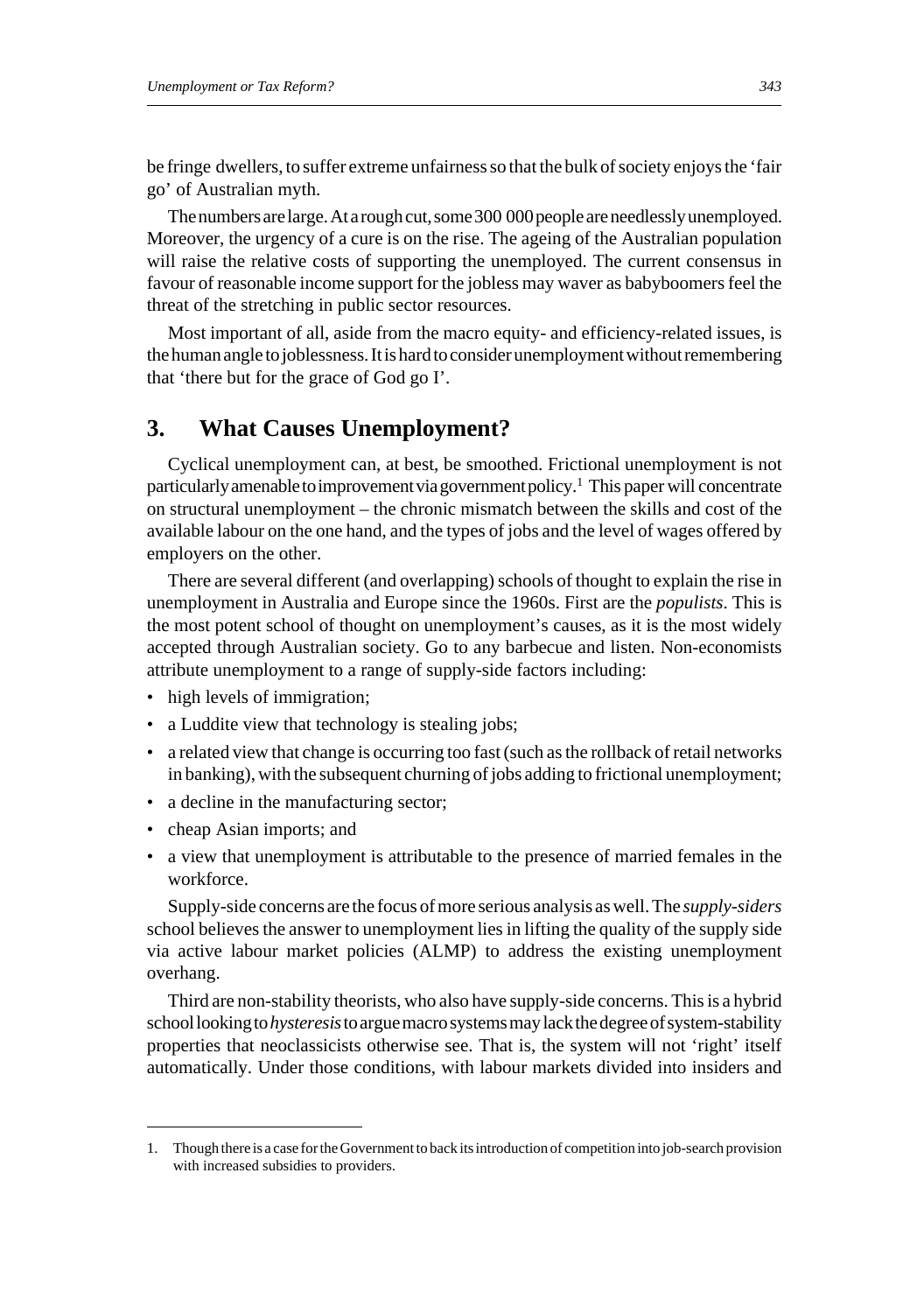outsiders, the latter may become marginalised as a competitive force. That means that unemployment will have a tendency to ratchet up over time.

Fourth are the *demand-siders*, who believe the answer to unemployment lies in volume adjustment. Macro policy-makers should set their sails for growth, either in total (using both the fiscal and monetary levers) or specifically (using government spending in particular).

Fifth are the *anti-regulators*. This school believes the answer to unemployment lies in demand stimulation via price adjustment. The anti-regulators point to factors inhibiting the labour market from being efficient. These include institutional rigidities in wage relativities (notably quasi-legal wage-fixing arrangements), high marginal rates of personal taxation or benefit withdrawal (blunting incentives), restrictive dismissal laws (adding to labour mobility costs), monopolies among both capital and labour (directly and indirectly lowering employment), unemployment benefit systems (raising the reservation wage of the unemployed), and the rise of a ferocious culture of litigation.

Sixth are the *centralists*, who consider market outcomes have unfortunate effects at both the micro and macro levels, and prefer the adoption of a social compact. Like the demand-siders, they blame unemployment on a lack of growth, as well as the desire of employers to keep a pool of cheap labour available.

#### **4. What are the Solutions to Unemployment?**

Each school of thought has its preferred set of solutions. Sadly there is only a modest overlap, and that exists at the expense of Federal Budget surpluses. The *anti-regulators* look to free up the system, with reduced reliance on wage tribunals, a larger gap between awards and market pay rates, controls over access to and levels of unemployment assistance, and the like. In effect, anti-regulators put their trust in the market (and in particular its pricing mechanism) to achieve efficient outcomes. They note that many in Australian society already face full adjustment of their incomes to the prevailing economic winds, including farmers and those in small business.

However, there are clear negatives with the anti-regulators' package of solutions. Essentially, the school suggests that for Australia to lower unemployment, it must move towards more US-style policies. Jackman in this volume notes the underlying trade-off, that unemployment benefits 'may lead to higher unemployment but still be desirable on social grounds' (p. 49), while there is a risk that 'the American free enterprise approach has bought full employment at the expense of creating an "underclass" of people whose living standards fall well below a socially acceptable level' (p. 58). That is, an anti-regulation package may raise overall efficiency and see fairness improve for those among the unemployed who gain jobs, but worsen equity for the lower paid who lose purchasing power.

Some anti-regulators, recognising their policy settings would benefit the unemployed at the expense of the lower paid, look to mechanisms to compensate the latter (including the tax system). The work of Dawkins and Freebairn (1997) along these lines is well known.

The *demand-siders* look to Keynesian pump priming for a solution to unemployment, with particular emphasis on public works. Occasionally the prescription is more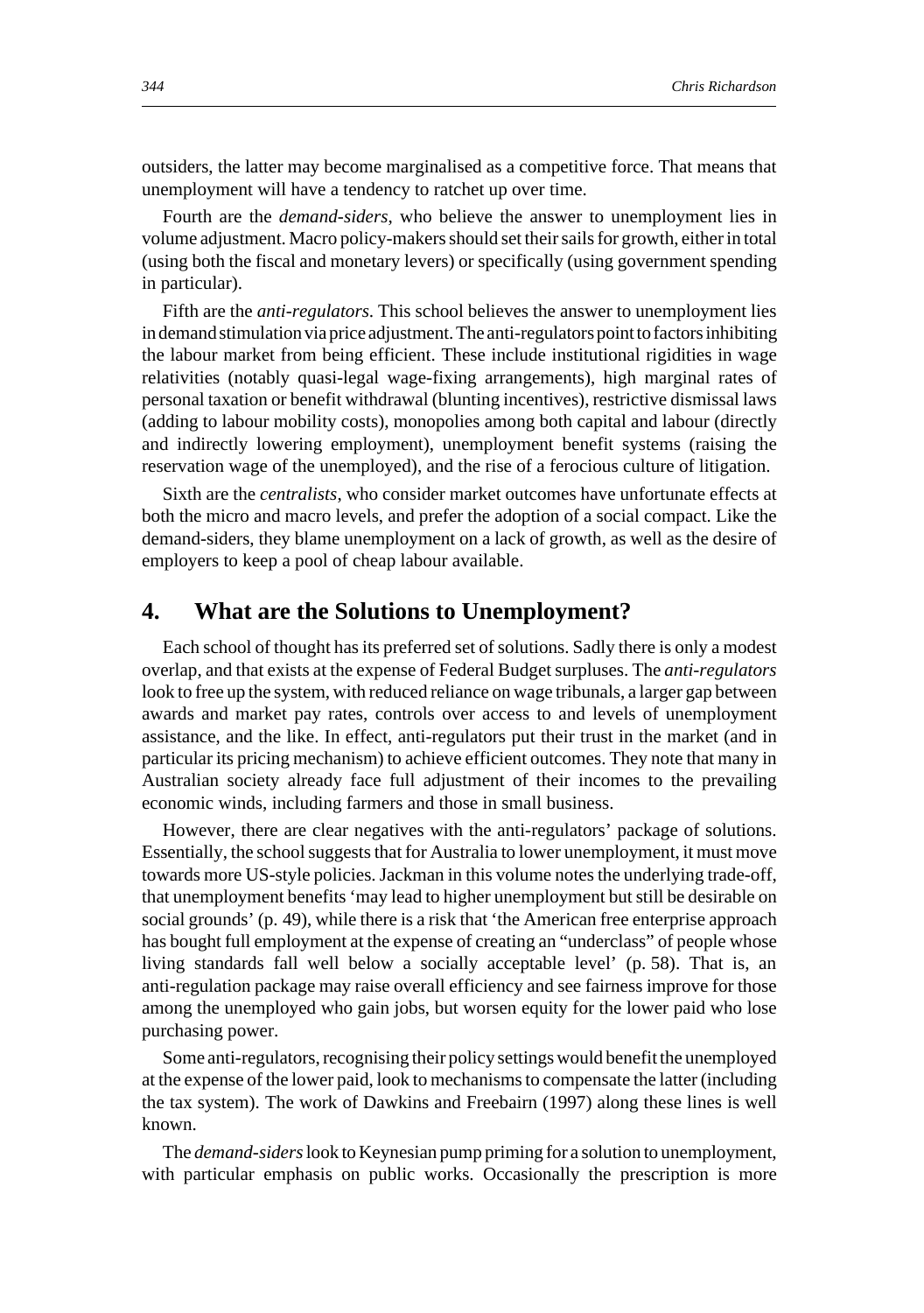complex. For example, Langmore and Quiggin (1994) suggest switching policies to promote labour-intensive industries, while Mitchell and Watts (1997) suggest using the government as an employer of last resort at award minimum wages. The *supply-siders* look to picking the right labour market policies to raise the potential marginal product of the unemployed to prospective employers – Martin has considered such policies in his paper in this volume.2 In essence, their aim is to move the short-run Phillips curve, so that speed limits to growth stand less in the way of reduced unemployment.

Both the demand-siders and the supply-siders look to the public sector purse to address unemployment. Both argue that not enough is being done. Demand-siders like Kenyon (1997) point out public sector investment spending has declined as a proportion of GDP. That is indisputable. From an average of around 8 per cent of national income in the 1960s and 1970s, public investment has been pegged back to an average of 6.5 per cent in the 1980s and 4.8 per cent in the 1990s to date. However, there are caveats:

- The decline in public investment is more apparent than real. As the likes of the Commonwealth Bank and Qantas have been privatised, their investment spending has been labelled 'private' rather than 'public'. Similarly, State Governments have increasingly turned to private consortiums to build roads and stadiums (such as CityLink).
- Accordingly, it makes more sense to consider the sum of public investment and private business investment. That total, shown in Figure 1, has lost little ground over time, suffering mainly during the recession of the early 1990s.



#### **Figure 1: Trend Real Investment Ratios**

<sup>2.</sup> The ABS (cat. no. 6222.0) has produced some indirect insight into the Australian experience.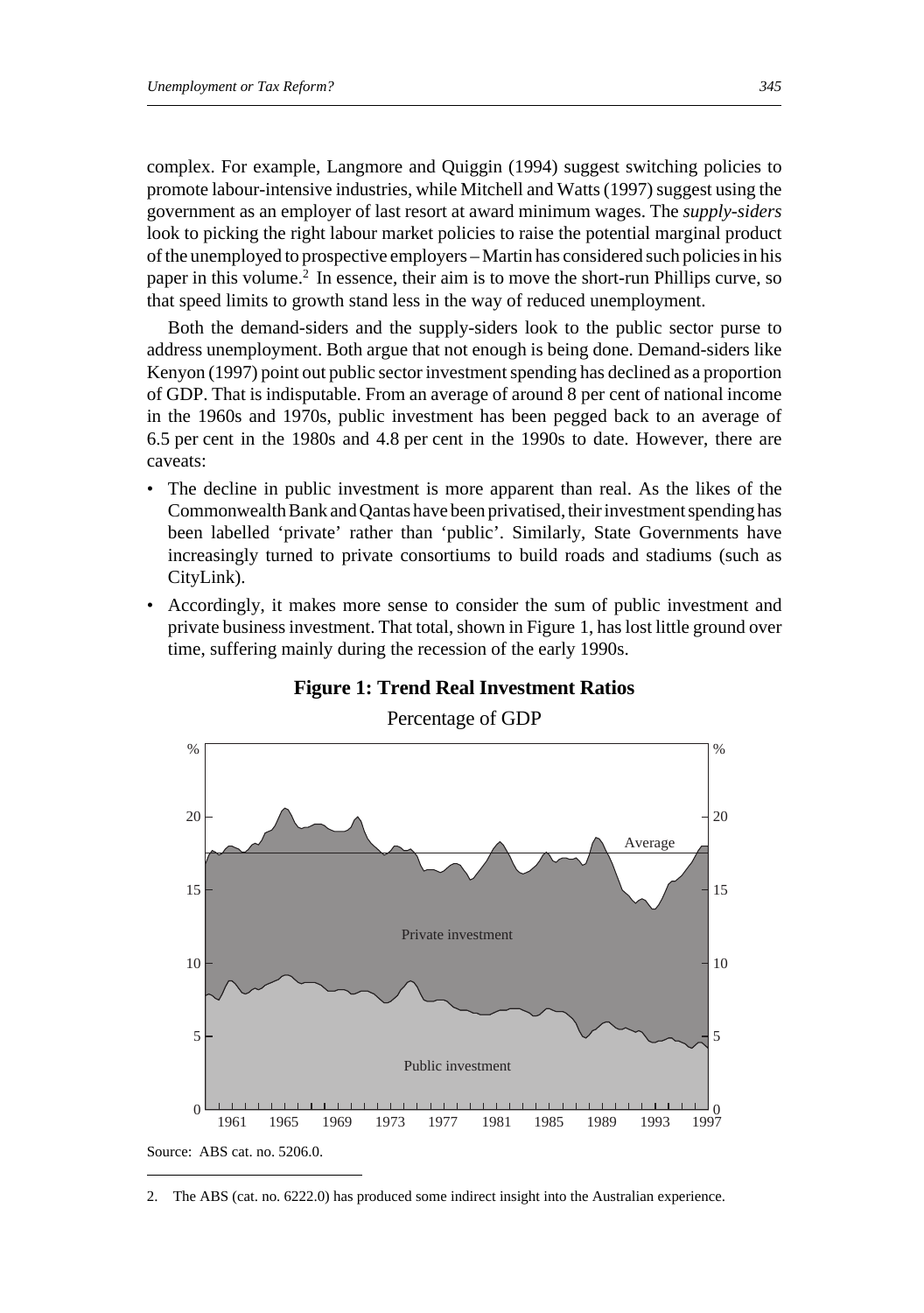In addition, governments are spending more on social capital such as education than hitherto. Allowance for the latter suggests that governments have not been derelict in their spending duties.

Similarly, it is true that the Howard Government cut back the ALMP spending of *Working Nation*. That said, and as Figure 2 shows, governments are not averse to trying as hard as they can to use public monies to 'address' unemployment. The figure indicates that Commonwealth own-purpose outlays (that is, excluding grants to the States) rise pretty much in line with unemployment. As the Government pays for unemployment benefits and labour training programs, it is unsurprising joblessness and Federal spending move together in the figure. What is surprising is that increased unemployment benefits and spending on labour market programs account for only about one quarter of the increase in Federal spending over time.



**Figure 2: The Lockstep Mystery – Unemployment and Federal Spending**

Sources: Federal Budget Paper No. 1, pp. 7–28, Australian Bureau of Statistics and Access Economics.

Or, in other words, when Federal politicians have been faced by rising or stubborn unemployment, their typical response has been to throw money at the problem. The most recent example was the *One Nation* package. So, in a sense, money has not been the problem. The problem is that often this spending has been of a kind not considered particularly useful by either the demand-siders or the supply-siders.

The *centralist* school see the solution to unemployment as coming from a social compact which keeps real wage gains sufficiently limited to bolster job growth. The ability of governments to use wages as a macro policy lever is seen as raising the speed limits of growth. The high-water mark for that school was the early years of the Accord. That period saw subdued real wage behaviour relative to the speed of output growth, though this effect was also aided by an unemployment rate above the NAIRU (Simes and Richardson 1987).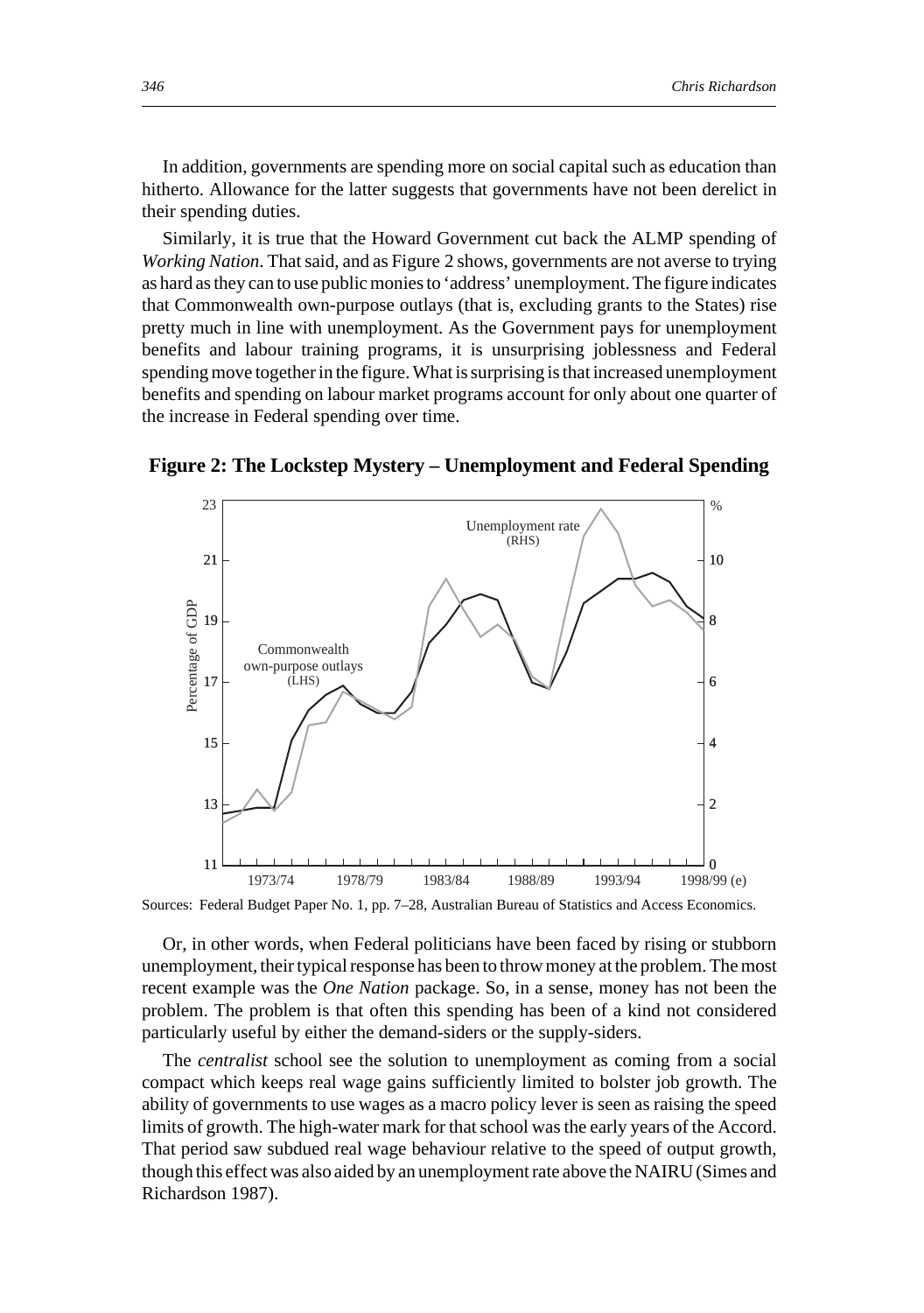The *hysteresis* school looks to policy-makers to intervene to improve the competitiveness of outsiders and to limit the collusion of insiders. This school therefore adopts hybrid solutions, looking for macro policies to be set such that the economy burns rubber as it exits a recession (a view drawn from the demand-siders), backed up by active labour market policies (with thanks to the supply-siders) and an assurance that award wages do not appropriate most of the gains to national income into an upturn (drawing on either the centralists or the anti-regulators).

In addition, the hysteresis school spends some time worrying about how to avoid recessions in the first place. In part that has been a catalyst behind policy reaction functions such as those proposed by Taylor (1993).

The *populists* look to cutbacks in immigration, mandated worksharing, picking sectoral winners (usually including manufacturing, but often IT development as well), the re-imposition of tariff walls, increased regulation of corporate activity (rights to hire and fire, but also to adopt new technology), an end to privatisation and the apparent endless search for new efficiencies, and policies aimed at intervention in favour of groups seen to be at risk in modern society (including the bush, kids and women).

#### **5. What are the Potential Gains from 'Better Policies'?**

The task for policy-makers is to identify potential common ground among the solutions proffered by these schools, to identify the potential social losses to be balanced against any gains from lower unemployment, and to build the necessary coalitions at the political level to actually achieve lower unemployment.

The question of the potential gain from lower unemployment is related to the size of the available improvement in Australia's NAIRU. If we assume that a NAIRU of 5 per cent is possible (witness the US experience), then how much of an improvement does that represent over the Australian NAIRU?

There have been a plethora of studies. Borland and Kennedy in this volume suggest the consensus NAIRU range for Australia is  $6^{1/2}$  per cent to  $7^{1/2}$  per cent. The wage equation in the AEM model also produces a NAIRU estimate. It is a deliberately simplistic inflation expectations augmented Phillips Curve. In the short run, wage growth is affected by the reciprocal of the unemployment rate, lagged four quarters. In the long run, there is no trade-off between inflation and unemployment.

The equation includes a measure of trend productivity arising from the model's production function. This term – the model's estimate of Harrod-neutral technical progress – attempts to capture increases in wages due to rising productivity.

Inflation enters the wage equation first via the expected inflation rate over the next ten years, which allows for future inflation to affect current wage bargaining. There is also a channel for recent inflation to have an influence on wage outcomes. The parameters on these inflation terms sum to one, with the inflation expectations term dominating the effects of recent inflation in the estimated equation.

The equation also includes the lagged change in unemployment as, even starting from a relatively high unemployment rate, a sudden fall in unemployment can give rise to wage pressures because of short-term job mismatch. It is therefore a partial channel for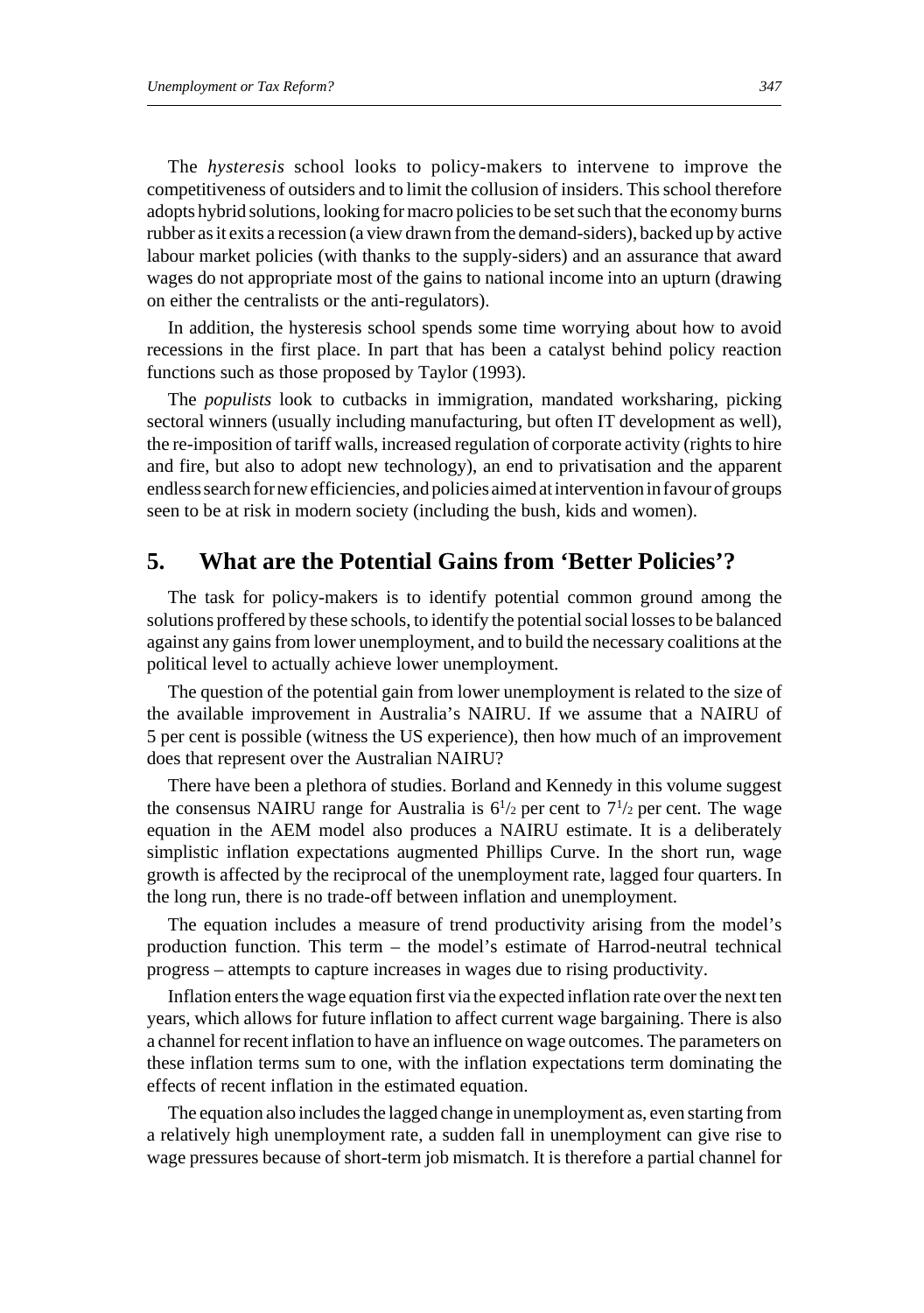$Prob = 0.002$ 

 $Prob = 0.94$ 

hysteresis. Unlike the standard hysteresis model, however, the impact of the change in the unemployment rate is temporary. Were a hysteresis effect to be permanent, the model would have system instability risks:

$$
\Delta w_t = \Delta pr d_t + \alpha_1 + \alpha_2 \Delta u n_{t-1} + \alpha_3 / u n_{t-4} + (1 - \alpha_4 - \alpha_5) \Delta inf_{t-1}
$$
  
 
$$
+ \alpha_4 \Delta inf_{t-3} + \alpha_5 inf_{t-1} + \varepsilon_t
$$
 (1)

where *prd* is trend productivity, *un* is the unemployment rate, *inf* is current inflation and *infe* is long-run inflation expectations. The latter are measured (in history) as the difference between the 10-year bond and 10-year indexed bond yields.

| <b>Table 1: Estimation Results</b><br>1976:Q1 to 1997:Q4 |                    |                  |               |  |  |  |  |
|----------------------------------------------------------|--------------------|------------------|---------------|--|--|--|--|
| Coefficient                                              | Estimate           | Standard error   | t-statistic   |  |  |  |  |
| $\alpha_{1}$                                             | $-0.012$           | (0.0064)         | $-1.86$       |  |  |  |  |
| $\alpha$ ,                                               | 1.08               | (0.36)           | 3.01          |  |  |  |  |
| $\alpha_{3}$                                             | 0.0008             | (0.0004)         | 1.76          |  |  |  |  |
| $\alpha_{4}$                                             | $-0.11$            | (0.23)           | $-0.49$       |  |  |  |  |
| $\alpha_{\varsigma}$                                     | 1.05               | (0.25)           | 4.17          |  |  |  |  |
| $\overline{R}^2$                                         | 0.22               |                  |               |  |  |  |  |
| Standard error                                           | 0.012              |                  |               |  |  |  |  |
| Durbin-Watson statistic                                  | 2.23               |                  |               |  |  |  |  |
|                                                          |                    | Diagnostic tests |               |  |  |  |  |
| Serial correlation                                       | $\chi^2(4) = 4.43$ |                  | $Prob = 0.35$ |  |  |  |  |

The wage equation passes all diagnostic tests, except that for functional form. In part that is due to the reciprocal of the unemployment rate (the Phillips curve variable) being included in a linear equation.

Chow stability  $F(5,78) = 1.27$  Prob = 0.29

Ramsey reset functional form  $\chi^2(4) = 9.47$ 

Jarque-Bera normality  $\chi^2(4) = 0.13$ 

Heteroscedasticity

In long-run equilibrium, the rate of wage inflation will equal the rate of price inflation plus the rate of technical progress, so the wage equation simplifies to:

$$
0 = \alpha_1 + \alpha_3 / un \tag{2}
$$

 $\chi^2(4) = 1.93$  Prob = 0.16

Solving for the long-run unemployment rate, or NAIRU, therefore produces:

$$
un = -\alpha_3/\alpha_1 \tag{3}
$$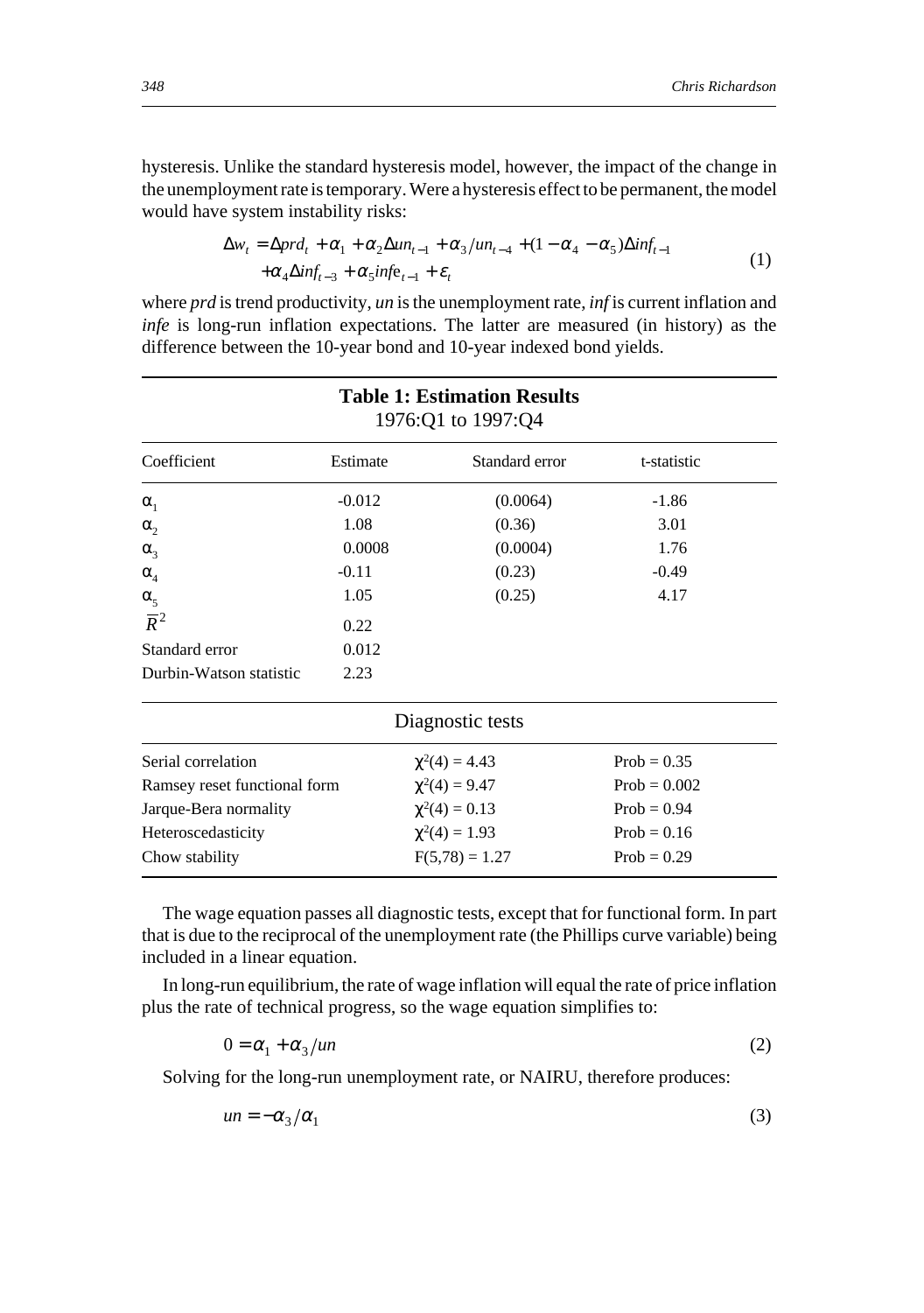Over the period analysed, the estimate for the NAIRU is 6.7 per cent.<sup>3</sup> Splitting the estimation period does suggest the NAIRU has increased over time. The estimate for the NAIRU from 1976 to 1988 is 6.4 per cent, while from 1988 to 1997 it is 7.7 per cent.

However, a cloud over the latter estimate of 7.7 per cent is the risk that Australia's NAIRU is higher still. Although nominal wage growth in Australia remains subdued, recent real wage gains have been the largest in a generation. Although wage inflation has been constant, price inflation has dipped sharply (mostly due to the strength of the \$A through to late 1996), leaving a substantial gap between the two. That suggests it is possible that, with unemployment rates the lowest they have been since 1990, a NAIRU effect has already been felt in labour market outcomes. (As always, it is difficult to know whether real wages have risen due to recent improved productivity growth, or whether the latter has in part been attributable to employers economising on labour as it becomes more expensive.)

Certainly it would be short-sighted not to admit to the possibility of a NAIRU of 8 per cent. In that light the potential gain to an improvement in it is large – reaching a US-like NAIRU of 5 per cent suggests Australia could bring 300 000 people back into the tent of insiders.

## **6. The Plan**

How to lower the NAIRU from near 8 per cent to near 5 per cent? Building a consensus implies compromise and therefore a broad program of attack on unemployment. One possibility would:

- 1) Maintain the existing industrial relations system, but freeze increases in awards for a period over which they would otherwise have risen by 5 per cent.<sup>4</sup> Maintenance of the system and its safeguards provides some consolation to the centralists, as would step three below.
- 2) Use the tax system to attempt a degree of compensation to losers (on the view that deadweight losses in the tax system may, post tax reform, be lower than those implicit in centralised wage bargaining). After all, with an election nigh, both sides are looking to give tax cuts anyway.
- 3) Use government spending to add to both outlays on ALMP (hopefully bringing the supply-siders on board) and on infrastructure (ditto the demand-siders).<sup>5</sup> Among the

<sup>3.</sup> As always in this field, parameters are ill-defined. The standard errors on  $\alpha_3$  and  $\alpha_1$  are so wide that the NAIRU could range from 2 per cent to 20 per cent with 95 per cent significance.

<sup>4.</sup> There are many possible 'plans'. Each needs lateral thinking. One possibility would be to charge differential rates of payroll tax – higher for high-income earners, lower for the low paid. Given the existence of the PAYE system, compliance complexity would be minimal. Although this possibility raises labour supply elasticity issues, it might be a politically acceptable way to widen labour-cost skill differentials without disrupting equity.

<sup>5.</sup> I cannot claim to believe infrastructure spending would have other than a *short-term* impact on jobs. Presumably demand-siders could not claim to believe wage restraint would help jobs. However, both sides might come to a compromise at the expense of Federal surpluses. I would define 'infrastructure' broadly so as to include education/training spending – that might also help tempt ACOSS into the cart.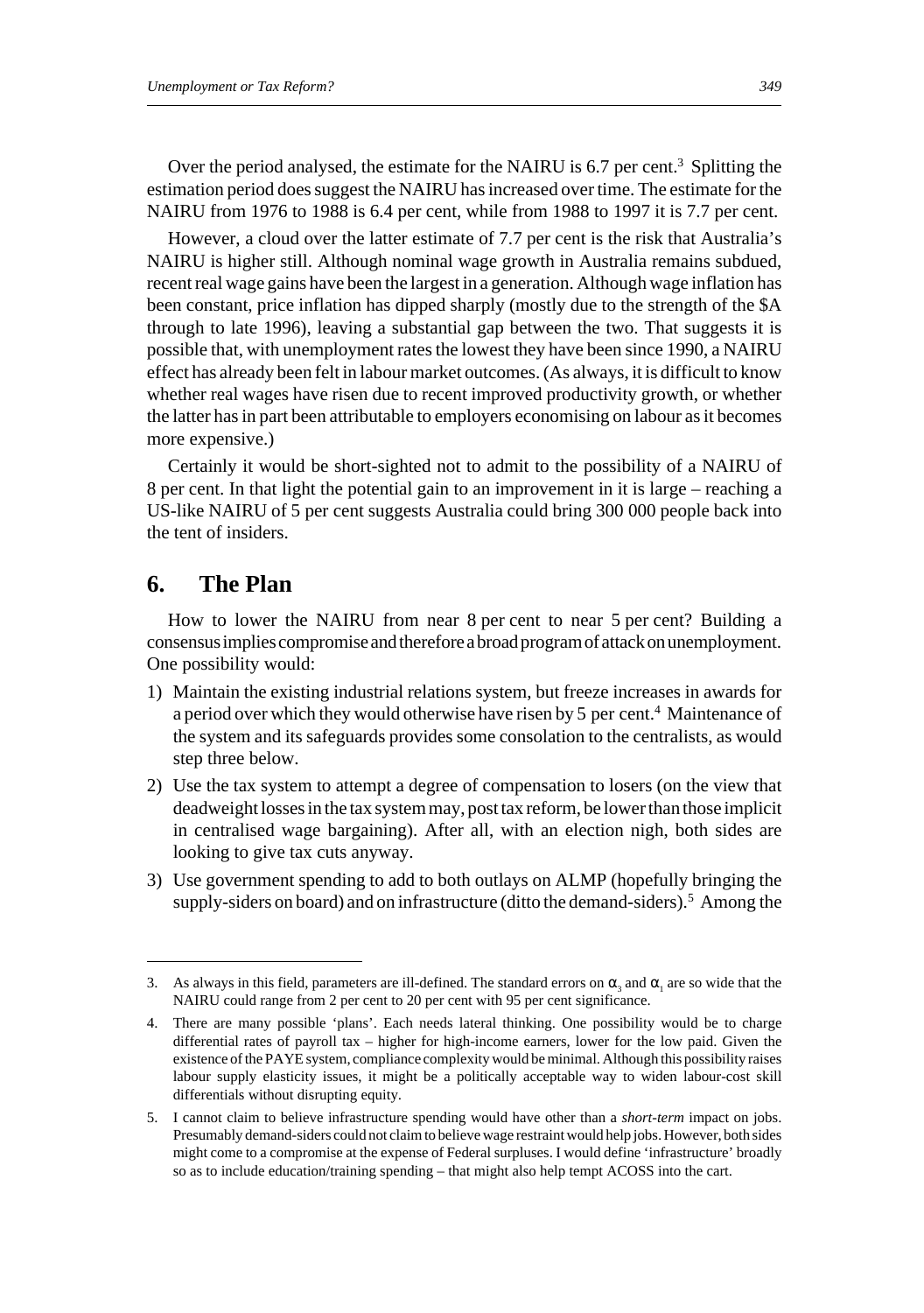ALMP adopted would be spending to increase the return to job-search agencies for successful placement, but requiring that the increased returns go to the job consultant who succeeded in placing someone, rather than into a wider pool. (That is, 'profit sharing' rather than 'employee share ownership'.)

4) As the first step would raise the relative attractiveness of unemployment benefits, there would also be a need to ensure that unemployment benefits were not an end unto themselves. The ALMP adopted would have that in mind. For example, eligibility for continued benefits would rely on agreement to undertake recommended training.

All the above would be expensive. Part financing would have to come via reductions in poorly targeted ('middle class') welfare. However, at least the plan is formulated against a background of rising Federal Budget surpluses. But any window of opportunity on the Budget front will be brief at best. There are reasons to doubt the long-run outlay projections in the Budget (Access Economics 1998), while the imminent election campaign may well see those surpluses returned as personal tax cuts to swinging voters.

## **7. The Necessary Shift in Wages**

The key to implementing the above plan is the elasticity between wage restraint and employment gains. If the elasticity is too low, then any coalition of schools would break down fast.

Many commentators have addressed the issue of the necessary shift in wages to put a substantial hole in unemployment. Fewer have used a macro model to assess the same question, in part because most of the action would be in micro specifics. However, there are advantages in a macro assessment, in that the dynamics of stocks and flows arguably have positive implications for a price-based solution to unemployment. These advantages are explored here.

Table 2 sets out the Australia-wide impact of a 1 per cent decrease in nominal wages in the AEM model.

I should begin by noting that AEM has an equation for the unemployment rate. The latter performs better in a forecasting context than the separate modelling of labour supply. The unemployment equation has the long-run property that joblessness returns to the NAIRU. Therefore the variable of interest in Table 2 is employment rather than unemployment. Were we to allow the NAIRU in the model to ease back over time, there would be additional positive benefits (to variables such as public sector spending on transfer payments) not noted in Table 2.

The neo-Keynesian dynamics in AEM ensure the wage cut has several negative short-term impacts. The removal of \$3 billion in wages from the system acts as an immediate dampener. In particular, it cuts spending by consumers in Years 1 and 2. But gains in employment, profits (leading to an increase in community wealth) and the \$A combine with falls in interest rates and taxes to turn the impact on *private consumption* positive. As a simple proxy for welfare, the gain in long-run consumption suggests the Australian community as a whole is better off as a result of the pay cut.

The impact on investment in *housing* is positive, even though lower wages initially ease some people out of the market. This effect is dominated by the fall in short-term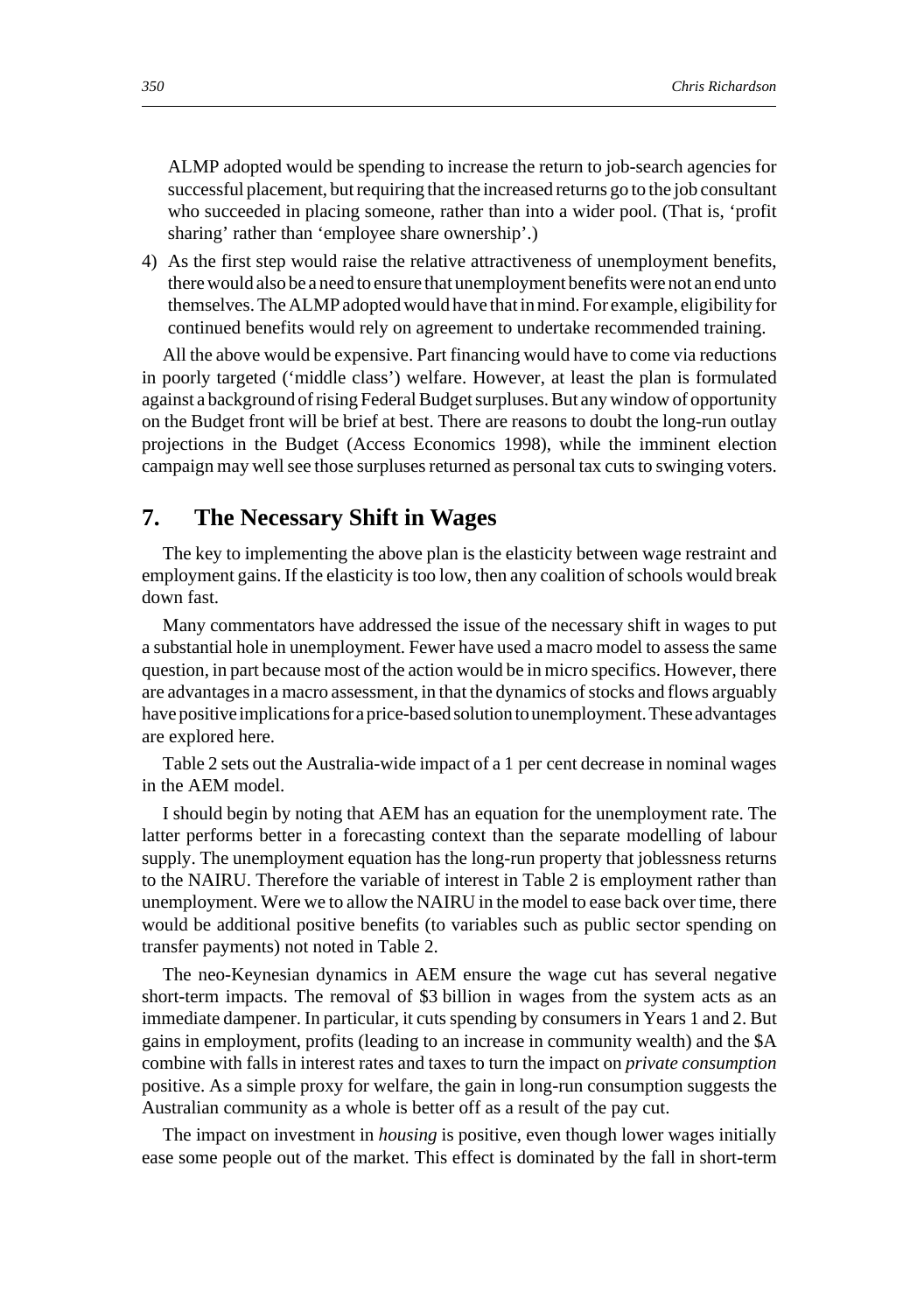| Percentage change<br>(unless otherwise<br>specified) |          |          | Year 1 Year 2 Year 3 |                     | Year 4 Year 5 Year 6 |          |          | Year 7 Year 8 Year 9 |          |
|------------------------------------------------------|----------|----------|----------------------|---------------------|----------------------|----------|----------|----------------------|----------|
| Private                                              |          |          |                      |                     |                      |          |          |                      |          |
| consumption                                          | $-0.22$  | $-0.24$  | 0.12                 | 0.16                | 0.07                 | 0.27     | 0.51     | 0.53                 | 0.58     |
| Private dwelling                                     |          |          |                      |                     |                      |          |          |                      |          |
| investment                                           | 0.00     | 0.32     | 1.73                 | 1.12                | $-1.53$              | $-0.93$  | 1.48     | 0.70                 | $-1.18$  |
| Private business<br>fixed investment                 | $-0.36$  | $-1.42$  | 1.88                 | 2.37                | $-0.21$              | 0.46     | 2.47     | 1.55                 | 0.15     |
| <b>Stock of business</b>                             |          |          |                      |                     |                      |          |          |                      |          |
| fixed capital                                        | $-0.07$  | $-0.32$  | 0.04                 | 0.41                | 0.31                 | 0.35     | 0.71     | 0.86                 | 0.77     |
| Gross domestic                                       |          |          |                      |                     |                      |          |          |                      |          |
| product                                              | $-0.06$  | $-0.11$  | 0.61                 | 0.69                | 0.24                 | 0.43     | 0.89     | 0.77                 | 0.54     |
| Consumer price<br>index                              | $-0.39$  | $-1.36$  | $-1.46$              | $-0.94$             | $-0.98$              | $-1.17$  | $-0.77$  | $-0.36$              | $-0.40$  |
| Average earnings                                     |          |          |                      |                     |                      |          |          |                      |          |
| (nat. acc. basis)                                    | $-1.01$  | $-1.41$  | $-1.52$              | $-1.15$             | $-1.08$              | $-1.20$  | $-0.98$  | $-0.63$              | $-0.56$  |
| Real wages                                           | $-0.62$  | $-0.05$  | $-0.06$              | $-0.21$             | $-0.10$              | $-0.03$  | $-0.21$  | $-0.27$              | $-0.16$  |
| Employment                                           | 0.03     | $-0.05$  | 0.36                 | 0.65                | 0.43                 | 0.40     | 0.70     | 0.78                 | 0.63     |
| Employment in                                        |          |          |                      |                     |                      |          |          |                      |          |
| persons                                              | 2788     | $-4160$  | 32 431               | 58 515              | 39 289               | 37 177   | 67 005   | 75 537 62 097        |          |
| Participation rate                                   | 0.01     | $-0.01$  | 0.07                 | 0.20                | 0.23                 | 0.23     | 0.31     | 0.39                 | 0.40     |
| Unemployment                                         |          |          |                      |                     |                      |          |          |                      |          |
| rate                                                 | $-0.02$  | 0.03     | $-0.23$              | $-0.32$             | $-0.07$              | $-0.03$  | $-0.21$  | $-0.18$              | $-0.03$  |
| Unemployment in                                      |          |          |                      |                     |                      |          |          |                      |          |
| persons                                              | $-1260$  | 2 1 9 2  |                      | $-18$ 125 $-25$ 281 | $-3263$              | $-600$   | $-14428$ | $-11668$             | 1939     |
| Nominal 90-day                                       |          |          |                      |                     |                      |          |          |                      |          |
| bill rate                                            | $-0.15$  | $-1.08$  | $-0.49$              | 0.50                | 0.21                 | $-0.22$  | 0.22     | 0.49                 | 0.14     |
| Real 90-day                                          |          |          |                      |                     |                      |          |          |                      |          |
| bill rate                                            | 0.24     | $-0.11$  | $-0.38$              | $-0.02$             | 0.25                 | $-0.03$  | $-0.17$  | 0.07                 | 0.18     |
| Nominal 10-year<br>bond rate                         | $-0.01$  | $-0.19$  | $-0.30$              | $-0.03$             | 0.12                 | $-0.01$  | $-0.02$  | 0.11                 | 0.11     |
| Nominal TWI                                          |          |          |                      |                     |                      |          |          |                      |          |
| exchange rate                                        | 0.15     | 0.12     | $-0.01$              | 0.16                | 0.31                 | 0.26     | 0.10     | 0.05                 | 0.16     |
| <b>Real TWI</b>                                      |          |          |                      |                     |                      |          |          |                      |          |
| exchange rate                                        | $-0.25$  | $-1.24$  | $-1.47$              | $-0.78$             | $-0.67$              | $-0.90$  | $-0.67$  | $-0.31$              | $-0.24$  |
| Government                                           |          |          |                      |                     |                      |          |          |                      |          |
| consumption                                          |          |          |                      |                     |                      |          |          |                      |          |
| spending/GDP                                         | $-0.05$  | $0.02\,$ | $-0.11$              | $-0.13$             | $-0.05$              | $-0.08$  | $-0.16$  | $-0.15$              | $-0.10$  |
| Public enterprise                                    |          |          |                      |                     |                      |          |          |                      |          |
| investment/GDP                                       | $0.00\,$ | $-0.02$  | 0.03                 | 0.03                | $0.00\,$             | $0.00\,$ | $0.02\,$ | $0.01\,$             | $0.00\,$ |
| Tax revenue                                          |          |          |                      |                     |                      |          |          |                      |          |
| receipts/GDP                                         | $0.10\,$ | 0.31     | $0.18\,$             | $-0.13$             | $-0.11$              | $0.00\,$ | $-0.07$  | $-0.18$              | $-0.16$  |

# **Table 2: Impact of a 1 Per Cent Decline in Nominal Wages in the AEM Model**

*continued*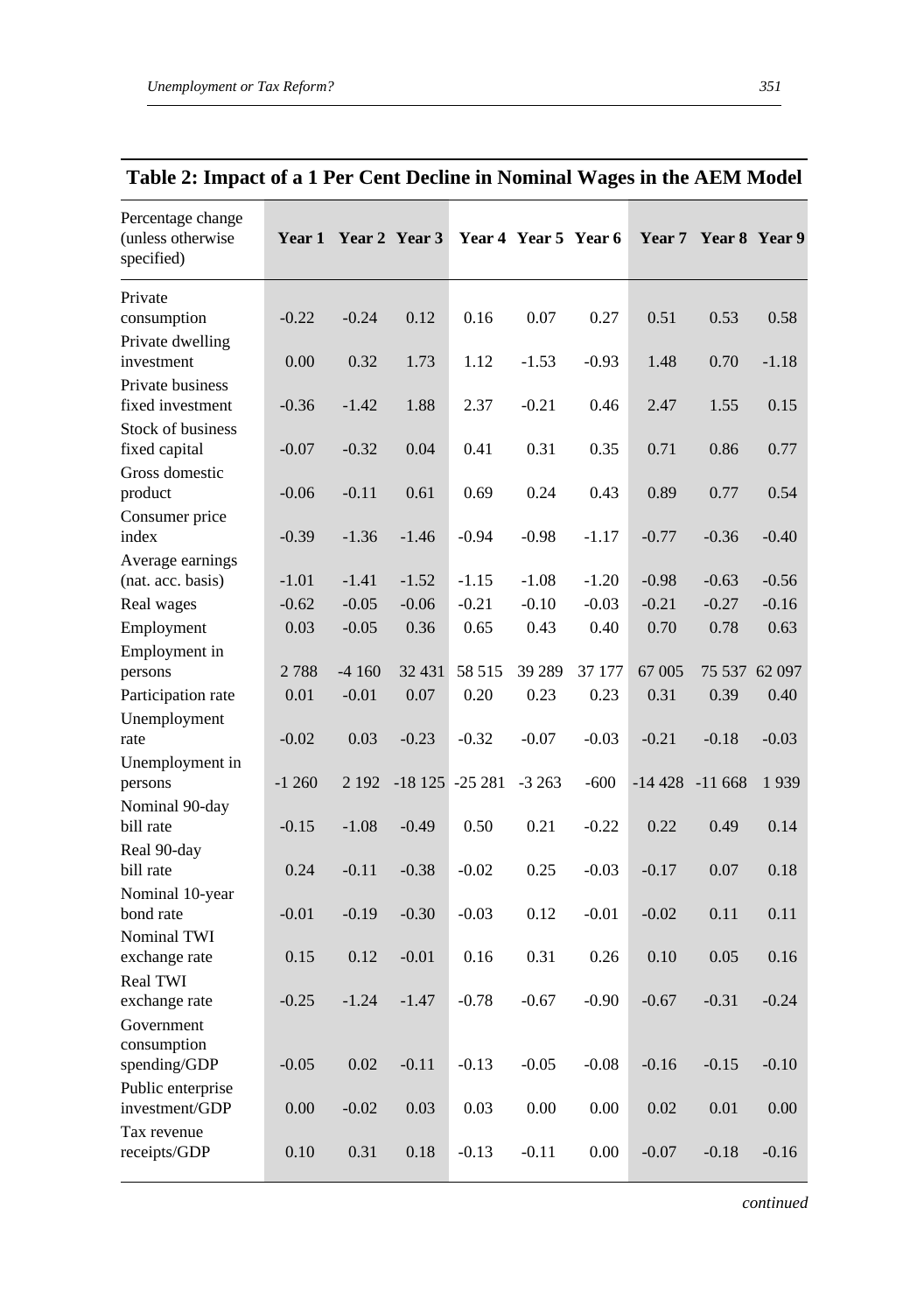| Percentage change<br>(unless otherwise)<br>specified) |                      | Year 1 Year 2 Year 3   |                                                                                                 |            |            | Year 4 Year 5 Year 6                                                       |            |            | Year 7 Year 8 Year 9 |
|-------------------------------------------------------|----------------------|------------------------|-------------------------------------------------------------------------------------------------|------------|------------|----------------------------------------------------------------------------|------------|------------|----------------------|
| Net public<br>sector deficit                          | $-0.16$              | $-0.32$                | $-0.27$                                                                                         | 0.02       | 0.05       | $-0.08$                                                                    | $-0.08$    | 0.03       | 0.04                 |
| Net public<br>sector deficit<br>(\$ millions)         | $-\$743$             |                        | $-\$1539 - \$1361$                                                                              | \$88       | \$292      | $-\$468$                                                                   | $-\$472$   | \$176      | \$240                |
| Net public<br>debt                                    | $-0.33$              | $-1.32$                | $-2.52$                                                                                         | $-2.61$    | $-2.34$    | $-2.80$                                                                    | $-3.43$    | $-3.41$    | $-3.24$              |
| Net public<br>$debt$ ( $$$ millions)                  | -\$541               |                        | $-$ \$2 169 $-$ \$4 035 $-$ \$4 233 $-$ \$3 805 $-$ \$4 426 $-$ \$5 239 $-$ \$5 069 $-$ \$4 727 |            |            |                                                                            |            |            |                      |
| Ave rate of tax on<br>wages (cents per \$)            | \$0.03               | \$0.06                 | $-$0.07$                                                                                        | $-$ \$0.17 | $-$ \$0.14 | $-$ \$0.16                                                                 | $-$ \$0.25 | $-$ \$0.30 | $-$0.30$             |
| Foreign debt<br>Foreign debt<br>(\$ millions)         | $-0.14$<br>$-$ \$334 | $-0.70$<br>$-$ \$1 835 | $-0.92$                                                                                         | $-1.21$    | $-1.88$    | $-2.33$<br>-\$2 711 -\$3 838 -\$6 388 -\$8 370 -\$8 706 -\$9 897 -\$12 443 | $-2.32$    | $-2.57$    | $-3.14$              |
|                                                       |                      |                        |                                                                                                 |            |            |                                                                            |            |            |                      |

| Table 2: Impact of a 1 Per Cent Decline in Nominal Wages in the AEM Model |  |
|---------------------------------------------------------------------------|--|
| (continued)                                                               |  |

interest rates, which is accompanied by lower mortgage rates. The fall in bill rates peaks in Year 2. Note that the impact on real bill rates is initially positive. However, liquidity constraints mean that nominal as well as real rates play a role in housing activity.

Unlike housing, *business investment* actually falls in Years 1 and 2, as employers switch towards people (who are now cheaper) and away from machines (now relatively more expensive). In addition, lower consumer spending and the modest initial fall in long-term interest rates (bond yields) also leave business flat-footed. However, that phase proves short-lived, as consumer spending bounces back, profits rise and the fall in long-term interest rates gathers pace. The effect on business investment spending turns positive in Year 3.

Total GDP (*national income*) falls in Years 1 and 2, spiralling down on the back of the Keynesian cut to demand via lower wages (lower consumption and investment is only partly offset by a contribution from net exports, resulting in a fall in output levels in Years 1 and 2). However, total national income begins to rise at the end of Year 2. It stays positive thereafter, given the lift in consumer and investment spending.

*Prices* are pushed down by *wages*. Initially the Australian economy produces no more or less as a result of the wage change, yet people have the capacity to buy less. The result is a fall in domestic prices. The fall in *real wages* is most notable in Year 1, but the fall in unemployment eats into the original dip in real and nominal wages. A minor effect lingers thereafter.

The initial decline in consumption and business investment reduces the demand for labour, while the dip in real wages adds to the demand for labour. The net balance leaves *employment* lower in Year 2. However, by Year 3 the gain in employment is substantial.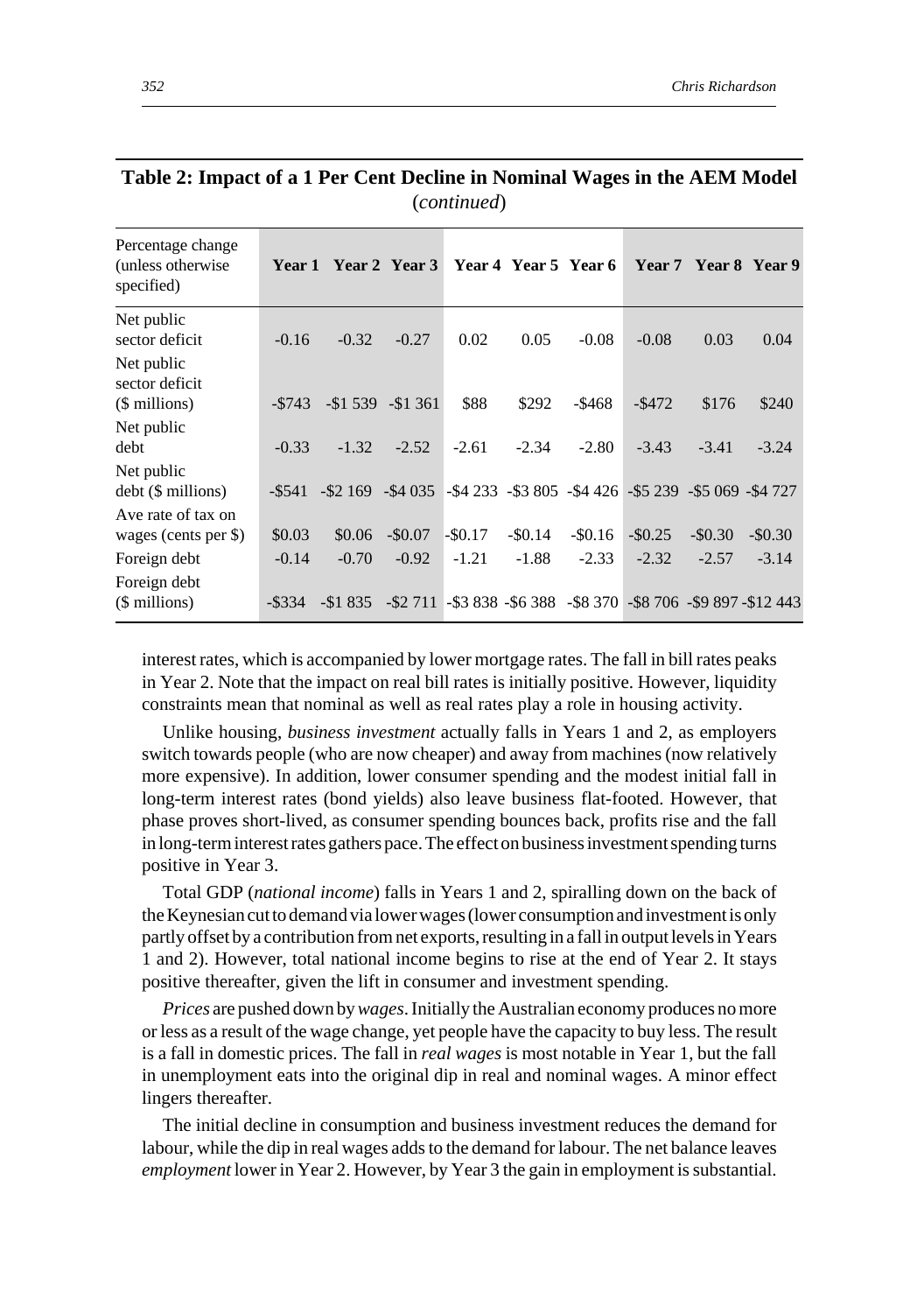It peaks in Year 4 at 59 000, and again in Year 8 at 76 000. This cyclical pattern is the result of the shock imparted to housing, which runs a four-year cycle. In Year 9, the gain to employment is 0.63 per cent – a result whose underpinnings are discussed below.

The dip in *labour market participation* in Year 2 is a function of the bad employment news in that year and of the fall in real wages in Year 1. However, the unemployed soon regain enthusiasm for the job hunt as opportunities open up. That leaves participation higher. As discussed earlier, the decline in the number of *unemployed* is gradually whittled away.

The decline in *short-term interest rates* is driven by the drop in the inflation rate in the early years of the simulation. Note that the fall in the real (inflation-adjusted) bill rate is lagged, with an initial increase. Nominal rates are ultimately brought back above baseline by a combination of the passing of the disinflation peak, a rise in capacity utilisation, and a drop in the unemployment rate below the NAIRU. (Were the NAIRU to be dropping at the same time, the latter channel would not operate.)

The move in *long-term interest rates* mirrors that in short rates, following the nominal bill rate down. As bond yields react to expected changes in inflation over a ten-year horizon, the shift in real yields is essentially the same as the move in nominal yields shown in the table. However, as the dip in inflation is a one-off, the impact on *long-term* rates is quantitatively smaller. In the long run, nominal and real bill rates and bond yields end up essentially unchanged, aided back up by the long-run positive impact of stronger national income.

Lower inflation and an initial rise in real bill rates cause an increase in the nominal *exchange rate*, but the fall in prices ensures the real exchange rate goes the other way. That means the decline in domestic labour costs starts to price Australia into export markets (while improving the competitiveness of domestic industry against imports). The depreciation in the real exchange rate slowly withers, but a modest impact remains in the long run. As prices stay permanently lower, the nominal \$A is permanently higher.

*Public enterprise investment* fluctuates with the business investment cycle. However, the main impact on governments is via an increase in *tax revenue*, notably due to gains in employment (affecting PAYE and payroll taxes), corporate profits (company tax, superannuation tax, FBT and 'other individuals'), and housing turnover and values (stamp duties). There is a loss to PAYE and payroll tax from lower nominal wages. The net impact leaves the Federal and State Governments better off by \$0.75 billion in Year 1 and \$1.5 billion in Year 2. That has a cumulative impact on *net public debt* (the impact is not exactly one-for-one with the cumulating surplus, as the net debt position is also affected by changes in interest and exchange rates). Note that AEM says that governments hand back the surplus thus created by cutting *personal income tax rates* rather than by increasing government services. Average tax rates eventually fall by 0.3 cents in the dollar.

*Imports* fall and *exports* rise due to the lower domestic consumption (reduced domestic spending adds to the availability of product to go to export markets). Both these effects are magnified by the fall in the real exchange rate. The net impact is an improvement in the *trade deficit*. In addition, lower domestic interest rates mean that the cost of paying interest on Australia's foreign debt falls – that is, the *net income deficit* goes down. That combination (trade better, net income better) reduces the *current*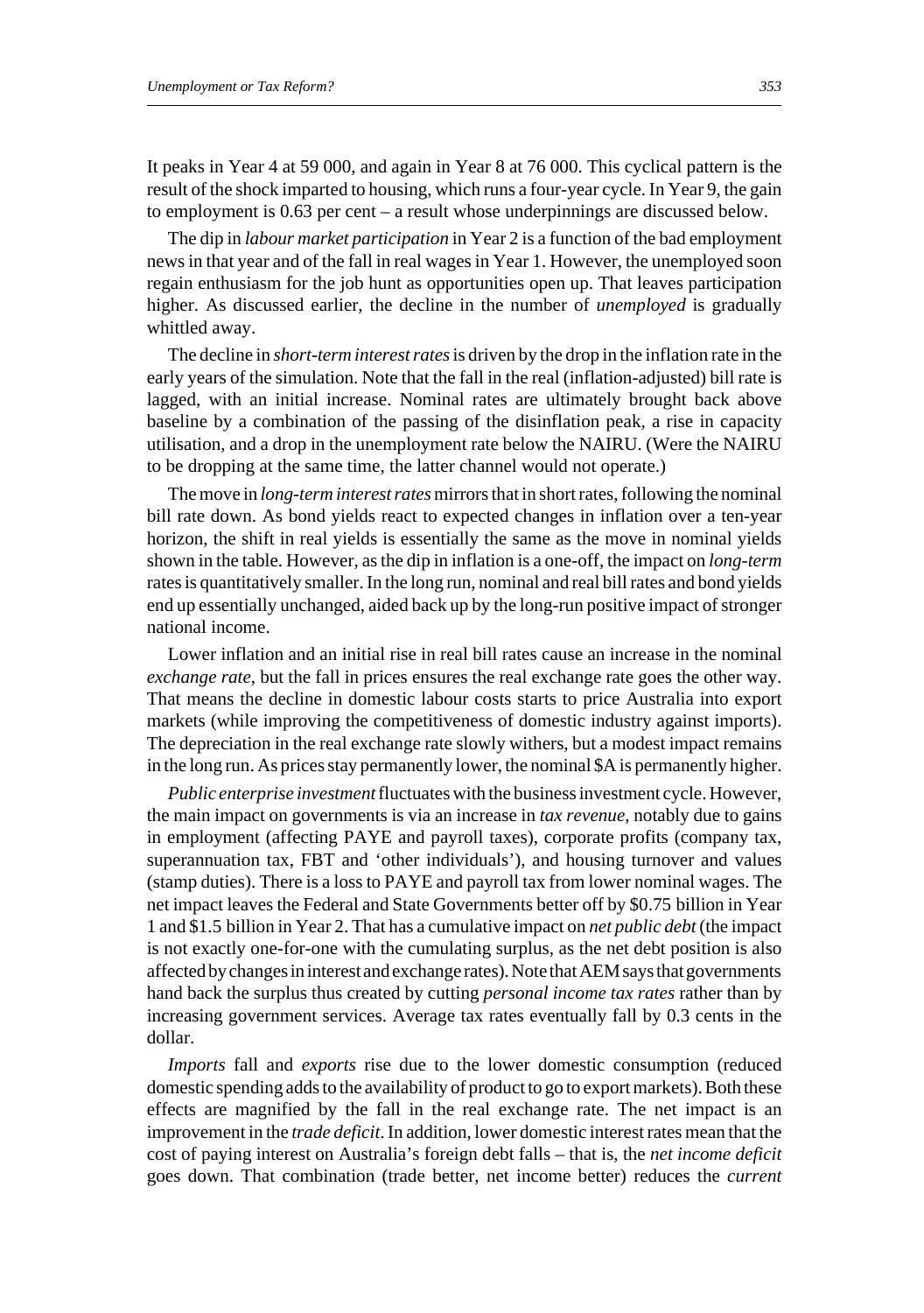*account deficit*. It is no surprise therefore that *Australia's foreign debt* goes down too (with an additional direct impact from the stronger nominal \$A). It ends up \$12.4 billion lower than it would otherwise be.

AEM sees no *long-term* change in real wages. However, despite that there is a long-run gain in jobs – an apparent Magic Pudding. The reason lies in the interaction of stocks and flows. The best analogy is perhaps that of the overweight dieter. If he stays on the wagon and lives on health food for a month, a return to cheesecake is bad for him. However, it does not of itself undo the gain of the previous month. Similarly, the removal of some \$3 billion a year in wage income means that consumers tighten their belts for a couple of years. In so doing they:

- *Leave foreign debt permanently lower*. That has a minor long-run positive effect on the wealth available to consumers to spend in the long run, helping add to consumption. The lower foreign debt also has a minor downward impact on the risk premium charged in *long-term* bond yields.
- *Leave the stock of business capital permanently higher* (Figure 3), due to increased consumer spending, the lower risk premium, and the depreciated real exchange rate. The latter has a leveraged effect as Australia is a small open economy selling on world markets, so output is elastic with respect to the real exchange rate (that is, output is elastic to small changes in import prices relative to export prices, and hence relative to business prices and the nominal wage). In turn, the higher capital stock feeds back into the wealth available to consumers to spend, acting as another addition to that spending.



**Figure 3: The Long-run Gain to the Capital Stock**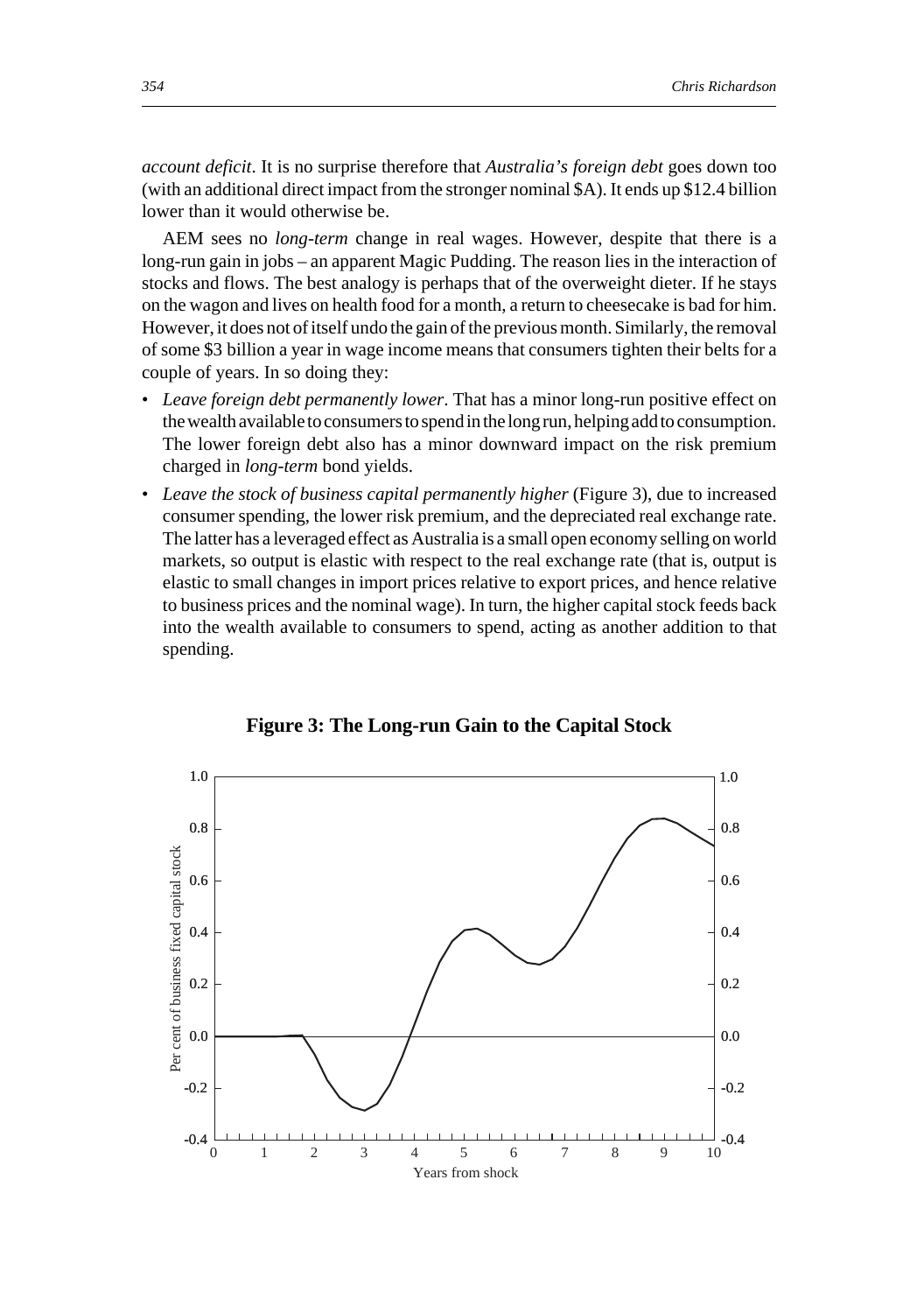• *Leave national income permanently higher, with the gain in it matched by the equivalent gains in employment and the business capital stock.* The peak impact on employment (in Year 8) sees a 1 per cent decrease in nominal wages adding 0.78 per cent to jobs. In the long term (Year 9) the ratio is 0.63, while the equivalent ratio to the real wage at that time is 3.94.

Like the dieter, the impact of living on health food for a month aids the economy. Short of turning the clock back (by raising wages again), the economy gains some *long-term* benefits.

This result is a key one. The pain of achieving employment gains may not be as sharp as some stakeholders fear. It is also a result familiar to other Australian macro modellers – Stacey and Downes (1995) report a very similar result using Federal Treasury's TRYM model (with a long-run employment to real wage ratio larger than that here).

## **8. A Concluding Thought**

The above suggests that, at the macro level, 5 per cent nominal wage restraint would eventually produce little by way of real wage restraint but may provide 300 000 extra jobs. The Magic Pudding element arises because of the stocks involved – the lift in the capital stock and the fall in foreign debt (and the associated risk premium on Australian paper).

That long-run trade-off between real wages and employment is sufficiently good to suggest that an assault on unemployment is not impossible. But it seems an historic opportunity is passing us by. As a nation, we look to have the critical mass of public sector funding to underwrite a concerted attack on unemployment – with enough funding to address the concerns of a number of different schools. Such opportunities only crop up once a decade. However, as a nation it looks as though we are more likely to use the Federal nest egg to finance tax reform. Hopefully it is good reform.